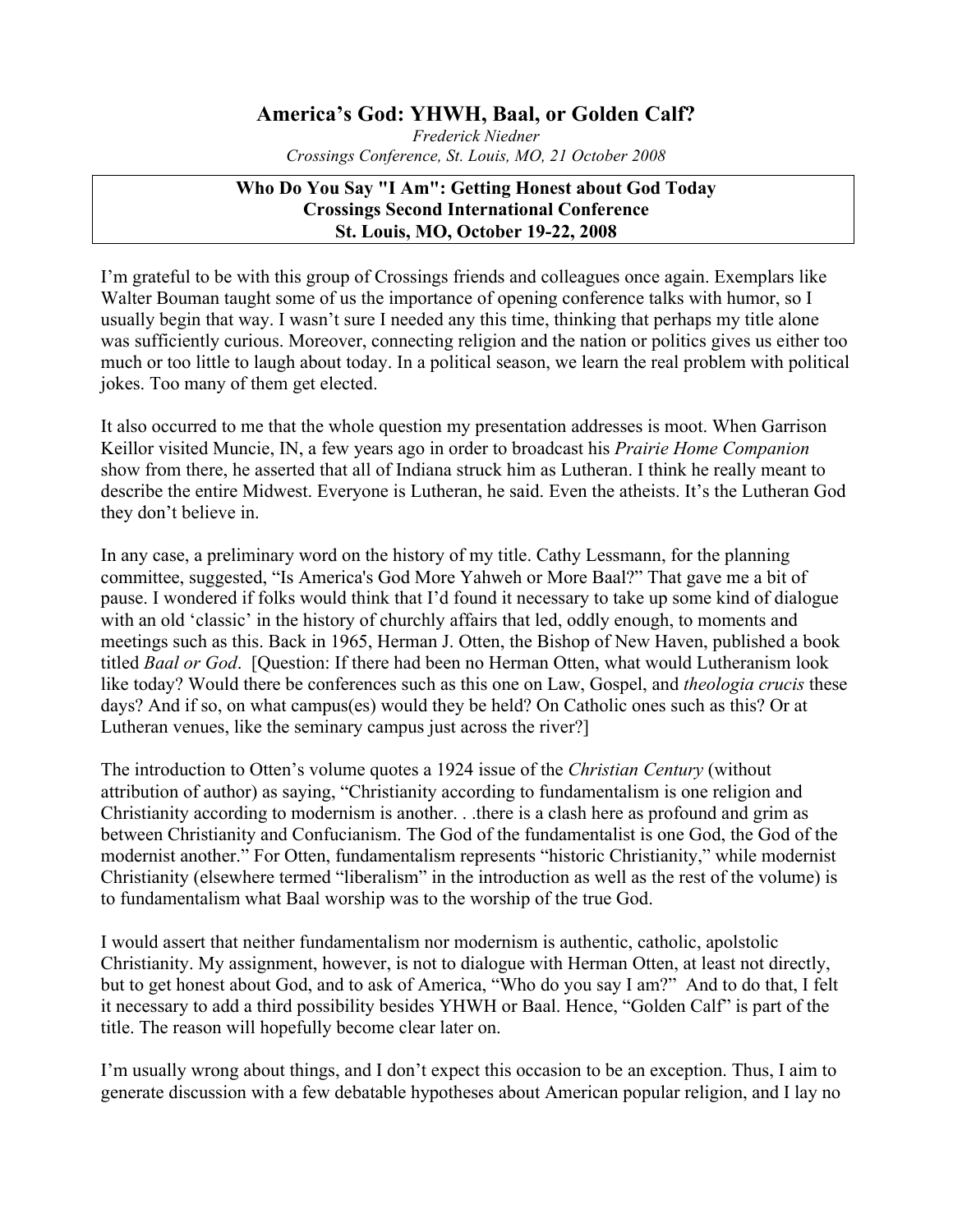claim to having the last word. The most likely value in the conversation has to do with how we diagnose our own and our congregations' condition as we preach and teach law and gospel.

We could begin with a quick overview of "civil religion," which has been part of the discussion of western culture(s) ever since Rousseau's *Social Contract* and its assertion that while keeping church and state separate is necessary, a truly healthy and functional society nevertheless requires a contract among citizens that in effect asks for a kind of religious commitment and a level of devotion.

Robert Bellah has described the American version of the Social Contract as follows:<sup>1</sup>

. . . [A]ny coherent and viable society rests on a common set of moral understandings about good and bad, right and wrong, in the realm of individual and social action. It is almost as widely held that these common moral understandings must also in turn rest upon a common set of religious understandings that provide a picture of the universe in terms of which the moral understandings make sense. Such moral and religious understandings produce both a basic cultural legitimization for a society which is viewed as at least approximately in accord with them, and a standard of judgment for the criticism of a society that is seen as deviating too far from them.

Ben Franklin, in his autobiography, gave voice to his version of such moral and religious understanding:<sup>2</sup>

I never was without some religious principles. I never doubted, for instance, the existence of the Deity; that he made the world, and govern'd it by his Providence; that the most acceptable service of God was the doing of good to man; that our souls are immortal; and that all crime will be punished, and virtues rewarded, either here or hereafter. These I esteem'd the essentials of every religion.

This plays out, as at least one of Bellah's interpreters suggests, in the following way:<sup>3</sup>

American civil religion is not what we believe in our heart of hearts about the destiny of our immortal souls. It is, rather, the beliefs we share with our fellow citizens about our national purpose and about the destiny of our national enterprise. Vague and visceral it may be, but there is an American creed, and to be an American is to believe the creed. America is, in this sense, a religious venture.

What is that creed?

Much of America, of course, says we are a Christian nation, not merely a generically religious, more or less Unitarian Universalist collection of believers in the social contract. All manner of folks, from the prominent and the often quoted to ordinary voters, including one of my brothers with whom I have occasional debates, believe that this country was founded on "conservative" Christian principles." But that never gets translated out to mean anything that most of us would recognize as authentically Christian, but rather as some form or another of nominally christened but nevertheless generic *opinio legis.* In this common, public view, what makes us Christian is that we're right in conduct and ideology, while others are wrong. God, Jesus, and America are all wrapped up in a kind of secular trinity.

Lamin Sanneh, professor or World Christianity at Yale, lectured at Valparaiso University last week and characterized Americans' peculiar version of Christianity as a type that believes:

 $1$  http://muse.jhu.edu/journals/anthropological quarterly/v075/75.2angrosino.html

 $<sup>2</sup>$  Ibid.</sup>

 $3$  Ibid.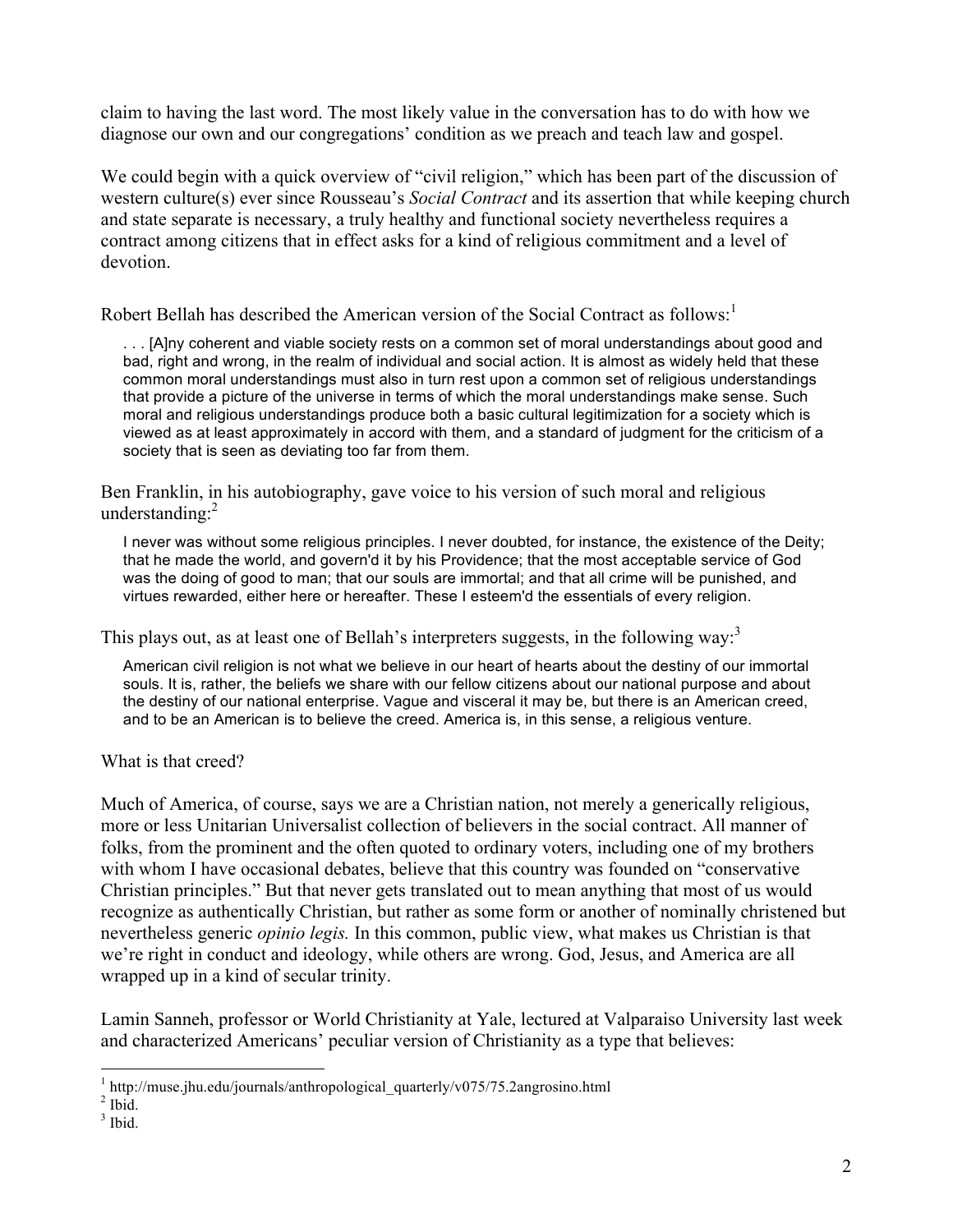- All will eventually come out well i.e., we have a kind of collective, realized eschatology that's almost uniquely optimistic among nations of the world where Christians exist in significant numbers.
- Christianity is prosperity oriented. We get something for being Christian. We prosper, specifically as a consequence of being Christian. God looks favorably upon us, and we're better off than others who don't believe as we do. Health and well-being are assumed benefits of repentance and faith.
- We are convinced of our own innocence. Indeed, America in general is convinced of its innocence. Not in the sense of naïve—though in so many ways we're that. But in sense of being well-intentioned, and to some extent also in the sense of being guiltless. Listen to our rhetoric about our wars. We are the *good* guys!! Even when we start a war, we're merely trying to help those others who live without freedom.

There are obvious ways to critique these things.

- Mark's audience would have been very surprised to learn that faith and faithfulness were supposed to get you a happy life. "Take up your cross and follow me!" doesn't exactly sound like the prosperity gospel.
- That anyone anywhere is innocent flies in the face of Lutheran anthropology—and the Bible's. Perhaps Christ only needed to die for the folks in other nations, and for the gays and abortionists in our own country. The rest of us are home free.

As has been well-documented for decades, this attitude tends to view the United States as a "new Israel," a chosen people, ensconced in the Promised Land, a land from which God drove not the Amorites, Hittites, Moabites, Jebusites, etc., but the Arapaho, the Cherokee, the Lakota, and the Hopi peoples, among many others.

Here's a current piece of that kind of thinking that came in a prayer I received recently from the American Bible Society's listserv:

## **Restoration of our Economy**

Lord, our Father, may Your everlasting strength and resolve help solidify and bring together Your Nation of devoted followers to work toward uplifting the economy. We pray for You to forgive foreclosures, for the Nation's dollar to be strong in value once again, and for the government to make wise and Godly decisions with the country's national resources. Let us pray to You, oh Lord, to provide relief to those impoverished and in dire need; and for those of us with wealth and abundance to increase our charity and support as we were taught through Your divine teachings. Amen.

It's not merely old-fashioned conservatives and purveyors of modern-day Manifest Destiny ideology, including the current administration that sees itself as doing God's will in Iraq and elsewhere who think this way, but also folks like Jeremiah Wright, whose notorious "God damn America!" sermon played a temporary role in the current political campaign. Wright's theology makes little sense apart from a notion that America is a special people whom God watches closely so as to reward and punish in accord with our obedience or disobedience to God's laws as articulated in some covenant arrangement we have with God.

The God of Wright's America is a version of YHWH as understood by the prophetic and early Deuteronomic traditions of the Hebrew Scriptures. That God calls a people to eschew all other gods and to demonstrate covenant faithfulness by, in the words of Micah 6:8, "doing justice, loving kindness, and walking humbly with God." When we fail at that, we fall under judgment, but not just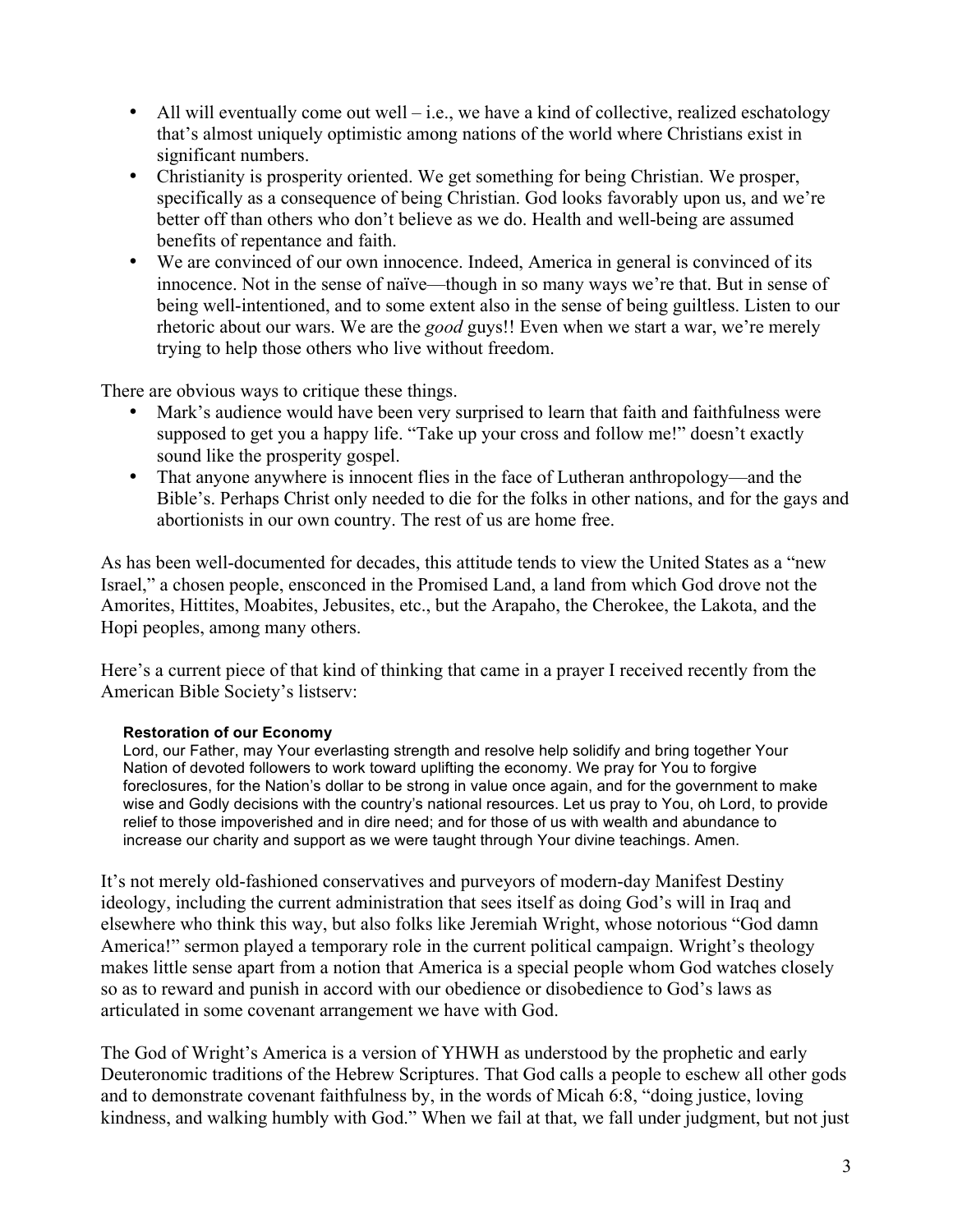any judgment. We come under the more exacting judgment God reserves for the elect. "You only have I known of all the peoples of the earth," says YHWH in Amos 3:2f. "Therefore, I will punish you for all your iniquities." We must choose between life and death, blessings and curses. When we obey, we're blessed. When we disobey, we're cursed.

It's usually left to modern, often self-proclaimed prophets to match the sins of the people with the punishments as they occur, that is, to examine God's smitings and to discern just what sins they were meant to punish. E.g., Jerry Falwell and Pat Robertson famously identified America's toleration of homosexuals as the occasion for some of our punishments, including the awful one we call "9-11."

Since not all in this country are members of Christian or Jewish churches, synagogues, or traditions, this is only part of the population's answer to the question, "Whom do you say that I am, America?" From the majority perspective, however, the Muslim, Hindu, Buddhist, and Unitarian Universalists among us may have a different set of religious convictions related to nation and politics, but they hardly count. Those "others" among us are generally viewed like the guests and sojourners of the Hebrew Bible. They pay taxes, etc., but they're not really "us," and we don't let them touch the good china.

When the sojourners begin to act too much like they belong to this chosen people, too, many among us quickly respond like dogs and cats who must mark their territory by urinating on the corners of their turn. This we do by putting the Ten Commandments in the courthouse and Nativity scenes on the lawn in front of city hall, or even better, having a celebrity sing "God Bless America" during the seventh-inning stretch at our ball games. Or in my state, by putting "In God we Trust" on our license plates, next to an image of a rippling, American flag.

But this latter manifestation, the anti-sojourner, turf-marking version of American Christianity, isn't so much a prophetic/Deuteronomic equivalent of ancient Israel's devotions to God, but rather a version of the monarchic covenant arrangement. This we see promulgated in scriptures by Nathan, David, Solomon, and the shapers of the Ark and Succession Narratives. This land and this throne are our divinely given heritage and right, and God's chosen one, the "messiah," acts for and on behalf of God to protect and preserve Israel and to subdue God's (our) enemies. God will punish us with the rod of men if we err, but will not take away the kingdom from us  $(2 \text{ Samuel 7})$ .

When the kingdom was finally lost in 587 BCE, and both the prophetic/Deuteronomic and David/Zion theologies came crashing down in the wake of Josiah's reforms (the most faithful king in YHWH eyes of anyone else, ever, says 2 Kings 23), the prophetic tradition ultimately blamed the kings, although not Josiah, but his grandfather, Manasseh (also 2 Kings 23). I can't help but notice that at this moment in our national history, the prophets among us are still blaming the kings. The financial crisis results from the errors in leadership during the administration, they say. Some fill in that blank with Reagan, some name Clinton, others say Bush II. But it's surely one of them, and not the rest of us!

And so it is, as one pundit put it on the day the Big Bail-Out finally passed, that democratic capitalism celebrated the  $160<sup>th</sup>$  anniversary of the publication of the Communist Manifesto by dropping dead in its tracks.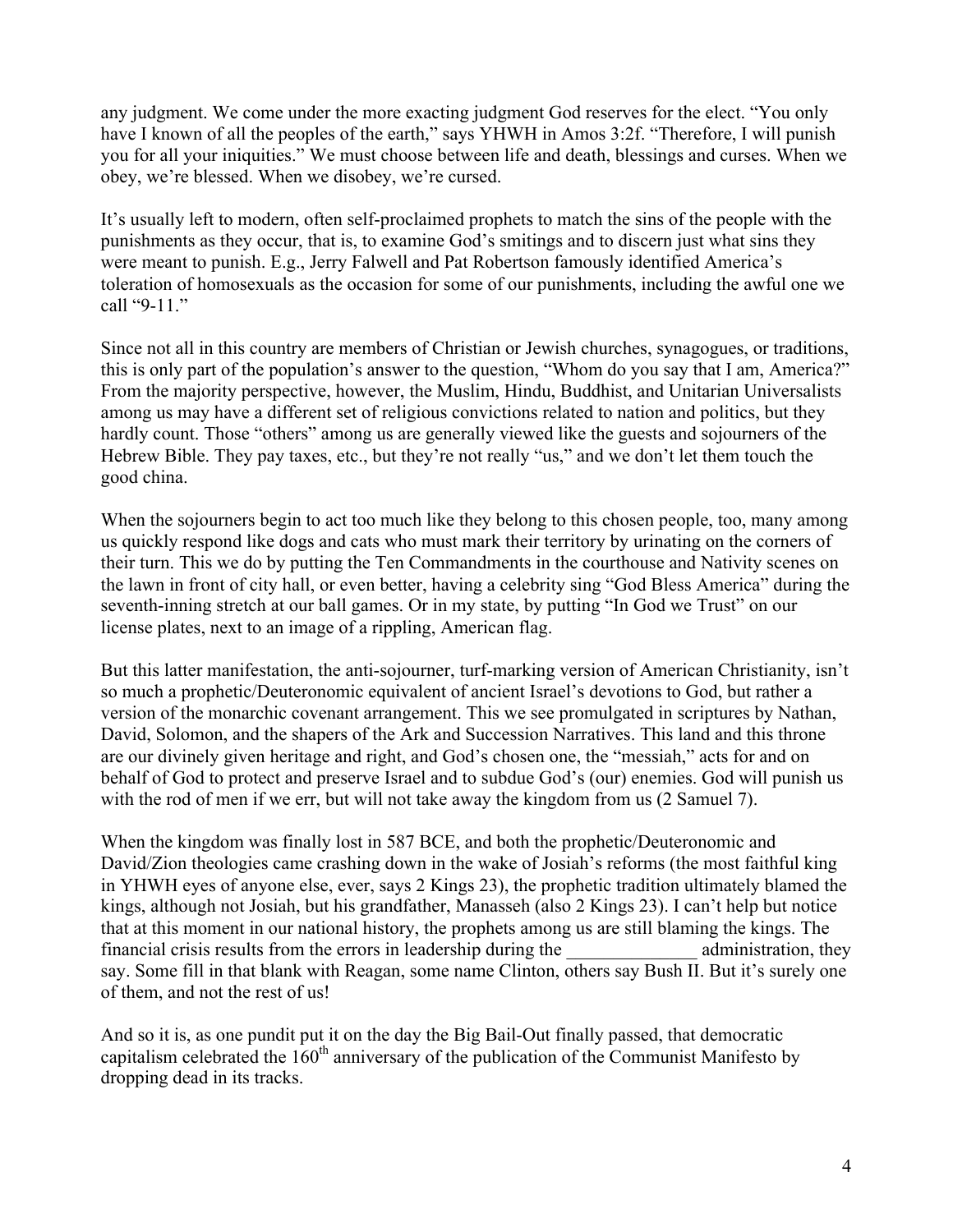I don't believe, of course, that YHWH is really the deity we fear, love, and trust in either of these forms of nationalistic American pseudo-Christianity, but I'll say more on that later. Who is the actual or functional deity whom today's prophets hold over our heads and whom the monarchists venerate as they pee on the corners of our national lawn? I'll return to that question momentarily.

There's another deity to account for, a hard one to name. It's the one who inspires great zeal among those who work tirelessly to stop abortions and to keep gay and lesbian people from having committed relationships that are protected rather than condemned, granted property and inheritance rights rather than being consigned to closets and celibate isolation. I'll not presume to describe everyone in these camps, but in my view these activists are in general a single camp, and their common concern is with other people's sex lives. We mostly obsess on other people's sins when we're trying to ignore or run from the mess of our own, I would argue. And the god we serve in this zealous work is the one who will tell us we're right and give us a privileged position, and who will most surely condemn those others who aren't right, clean, or acceptable. This is the same deity who promises the dominant party in each of the great polarities among humankind—race, class, and gender, otherwise known as Jew and Greek, slave and free, male and female (Gal. 3:28)—that they rightfully own and can keep their privileged positions.

Though I'll not yet name this deity, he/she/it is a near cousin of the Davidic dynasty's divine patron and comes from the same gene pool as the Deuteronomist's deity as well. But none of these is the God whose gospel we come to know and trust in Jesus Christ.

If there were folks going around today saying Allah or Krishna was America's god, I would have to talk about whether or not such a claim could be true. Some day we may, but so far we don't have to address such claims.

There is another deity to whom America bends the knee, nearly every moment of every day, and in the past few weeks we done so with zealous, fear-filled, passion. I speak of THE MARKET. Have you noticed in the headlines and on the business pages of late how much of our talk is about faith, trust, confidence, and even forgiveness, resurrection, and new life? And none of this is ostensibly religious talk, but discussion of our relationship to THE MARKET, and THE MARKET's recent treatment of such things as our retirement programs, taxes, health systems, and in general our way of life?

We have come to talk like Job, with a twist: "THE MARKET giveth, and THE MARKET taketh away. Blessed be the Name of THE MARKET." More and more, economists and financial experts, who once we called social scientists, sound like theologians who ponder mysteries and mythologies, and not much like scientists who report on empirical data.

Current orthodoxy worships THE MARKET as the mighty giver of all things. If we remain patient, THE MARKET will care for us and see to all our needs. Only a few months ago, economic difficulties left us dangling over an abyss too blasphemous to name—Recession! But no, THE MARKET's prophets told us, those tremors were merely one of THE MARKET's occasional "self-corrections." Think, perhaps, of God having the hiccups, or Zeus swearing off nectar and ambrosia and sticking to bread and water for a spell.

Now, however, THE MARKET has not merely burped, but turned on us and cursed us for our iniquities—greed in high places, prideful over-reaching, and arcane sins such as selling derivatives.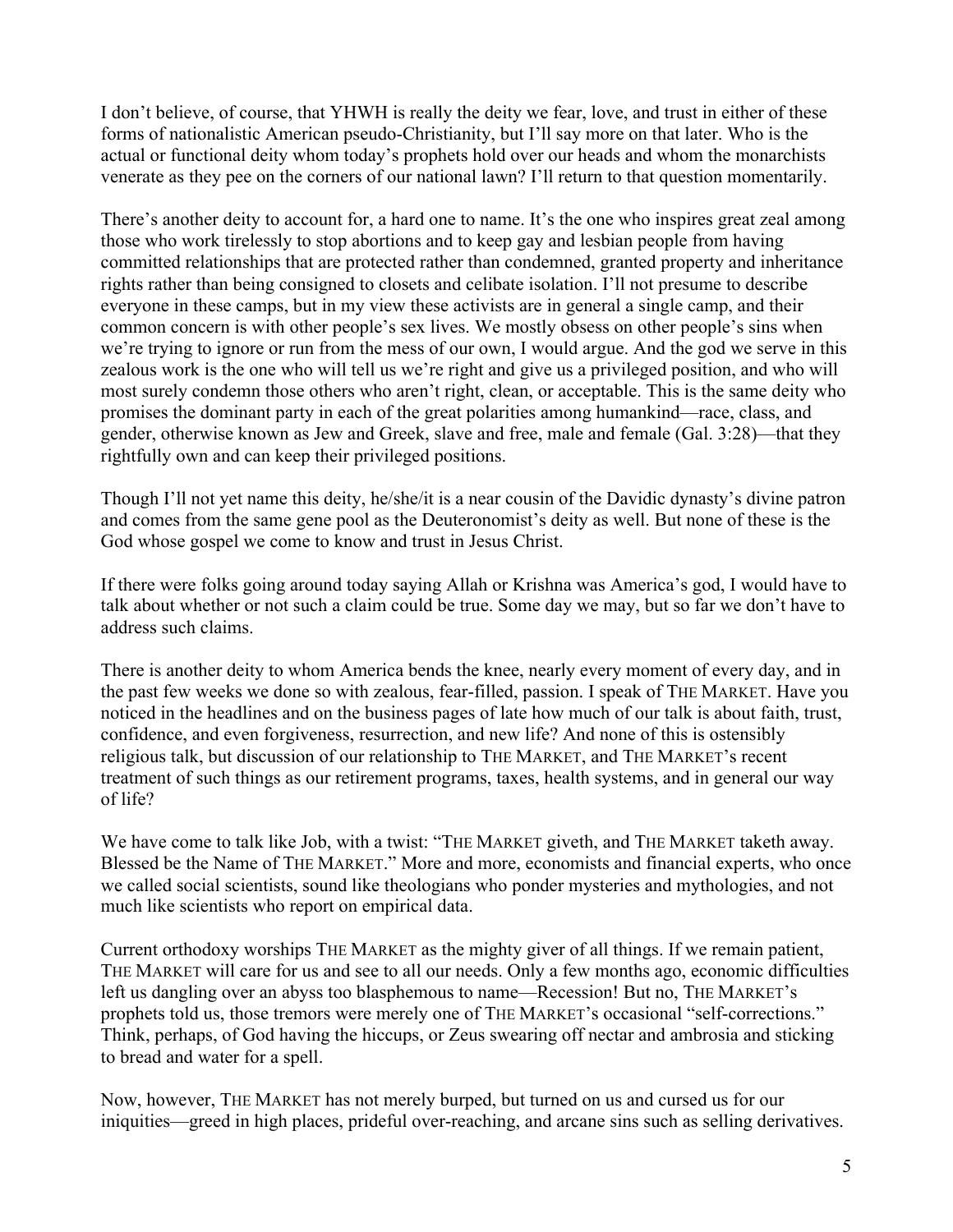Now we must wait until THE MARKET hears our confessions, accepts our repentance, lifts us up, sets our feet upon a rock, and restores our fortunes. Especially our Roth IRA's.

THE MARKET calls prophets who instruct us and ordains priests to mediate between itself and mere mortals. The law of self-correction is among the revelations prophets have brought down from the mountain. Another divine disclosure apparently confirms that while individual or family indebtedness remains a recipe for disaster, an enormous national debt shouldn't worry us. Indeed, we should see it as proof of our leaders' faithful devotion. THE MARKET will absorb the debt, or so the prophets promise.

The chair of the Federal Reserve board serves as THE MARKET's great high priest. Periodically, this individual performs the rites of Interest Rate Adjustment. Most often THE MARKET, along with *cherubim* and *seraphim* on Wall Street, declare all of this very, very good. (Alas, for the moment, even the *cherubim* and *seraphim* have fallen. Only THE MARKET remains.)

A few months ago, faithful priests who serve THE MARKET ordained that most everyone in the country should get \$600 along with a letter asking folks to spend it quickly. This will "stimulate the economy," or, in other words, wake up THE MARKET. Lest you think falling asleep sounds less than godly, be assured that priests have always had the job of rousing gods from languor and inattention. Long ago, sacrificing a few goats usually did the trick, but nothing remains so simple today.

Now, however, we have had to kill not only the goat, but our firstborn children, so to speak. Our sacrifice will be worth \$700 billion, just for starters. I cannot count the zeroes.

Like competing religious traditions, THE MARKET has different kinds of devotees. Rival economic theologies vie for power and ascendancy. Prophets and priests of "supply side economics," who see themselves as reformers and purifiers, have succeeded of late in preaching down the "demand side economics" of the venerable British prophet, John Maynard Keynes. As in all other struggles, rancor and name-calling break out occasionally. No less a figure than George Bush 1.0 once called Ronald Reagan's supply-side gospel "voodoo economics." Bush lost, of course, and some say he eventually drank the Reaganomics Kool-Aid. Nevertheless, his epithet against the Great Communicator remains in the theological lexicon.

How do the rest of us cope with all this? For better or worse, in this area of life, we can't so easily choose our own theology and shrine. One sect or the other gets to practice its orthodoxy on all of us. Ours is not to reason why, etc.

So long as we remember that THE MARKET cannot ultimately save us from ourselves or from anything else, we can probably trust that THE MARKET isn't smart or wise enough to destroy us, either. These days, however, it's safest to keep such talk at a whisper.

There are some other, really serious corollaries to this MARKET religion. It has pervaded everything in our culture, including the church. (For some of this, I have followed a 1999 Harvey Cox article, "The Market as God," in *The Atlantic Monthly.*) It's not just my university that now has a "marketing plan," but we can all witness the church and its new, market-driven behaviors. Market wisdom is now behind the spread and growth of churches. It dictates music as well as other elements of worship style, and it also gets used to determine the content and tone of proclamation.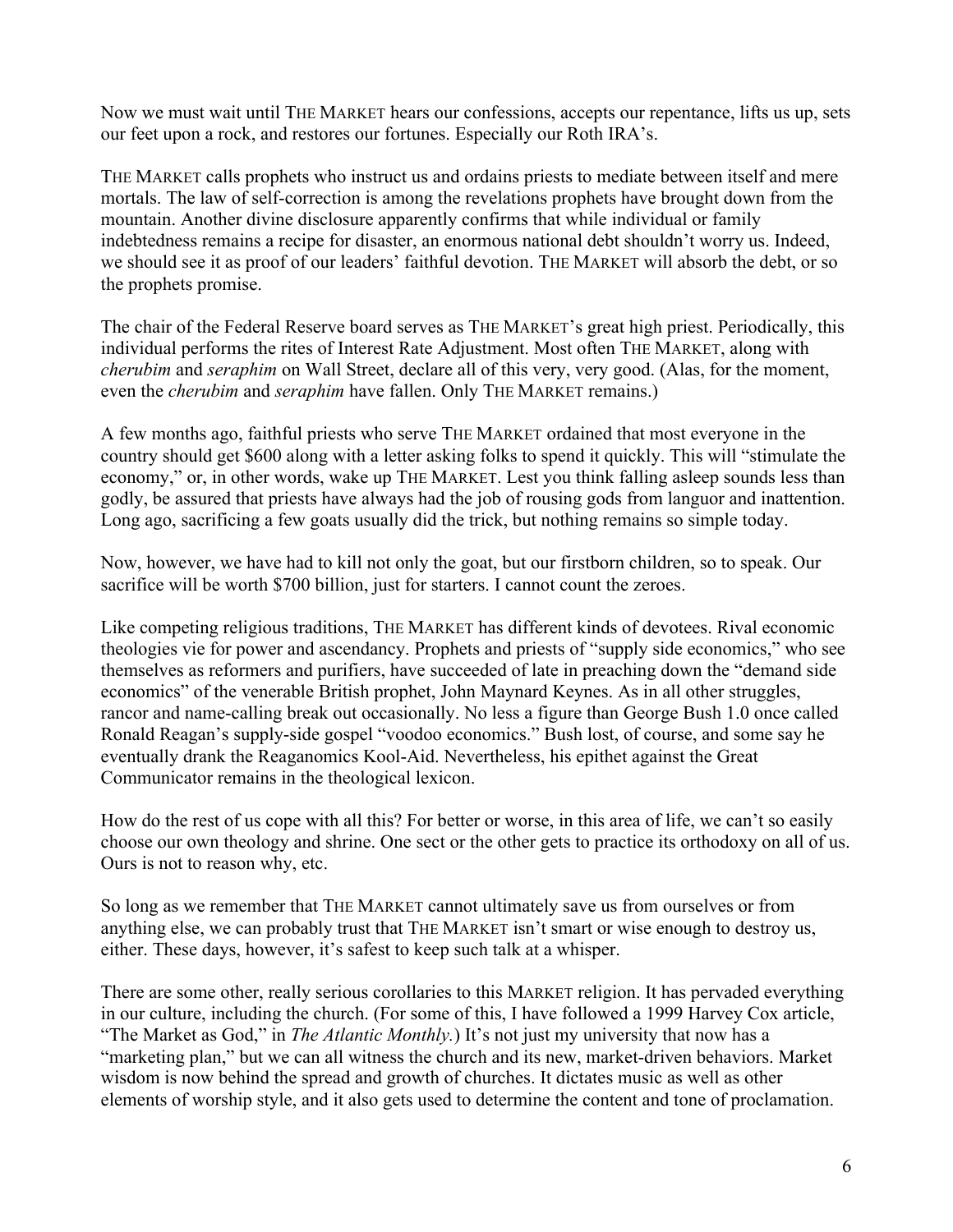We have different messages for different clienteles. ("Hold the pickles, hold the lettuce, cross-less sermons don't upset us. . .Have it your way!")

But is THE MARKET really God? I think not. It's another lie we tell ourselves. It gives us permission to say that there's nothing we can do, for example, about this or that failure to stand up for our socalled convictions. "Not me, God, but THE MARKET made me do it. . ."

I think, actually, that THE MARKET is today's equivalent of Baal, and devotion to THE MARKET like the "fertility religion" of the Canaanites. That religion invited humankind to live within the world conceived by the myth of El and his brood, Baal, Asherah, Nahar, Yam and Mot, the deities who embodied the forces of nature that one needed to know about and dance with if one expected to succeed as a farmer. If you don't understand the rhythms of the seasons and the activities of Baal and Asherah, just as if you don't know the laws of supply and demand or the rhythms of THE MARKET, you will fail miserably and perhaps even die.

But THE MARKET isn't God any more than the seasons of the year or the forces of nature are God. This is idolatry, mistaking the creature for the creator.

As for the deities truly active in American versions of Deuteronomic, prophetic, and monarchic theology, they're the gods of our own making that prove us right, while others are wrong. They're finally gods who serve us, not we them. I say this next piece of diagnostic sarcasm everywhere these days, but pardon my pointing out once again that this business of being right about everything is our greatest need, despite what Maslow and others have taught. Even more than security, warmth, food, water—yea verily, even more than sex, we want to be right and to be proven to our detractors as right. If you doubt this, try an experiment. Get married. Sometimes joining a church will work, too. These are marvelous laboratories for testing one's need to be right about everything. Even little things.

What we really have here, in all cases, I believe, are a collection of golden calves. I can't go too deeply into Exodus 32, and its obvious link to the actions of Jeroboam, a critic of Davidic abuse of Israel's theology, who according to 1 Kings 12 substituted golden calves in Bethel and Dan for legitimate worship of YHWH at Jerusalem's temple. What he really did was to set up *cherubim* at Bethel in the south, and Dan in the north, and to make of his whole nation the throne of YWHH—a holy ark! (Think about it. Would you worship cows if you lost a church fight, and thus gut cut off from the sanctuary and the place you were baptized?)

But Exodus 32 puts those golden calves into a story of Israel's attempts to move into a future in the absence of YHWH, or at least of YHWH's servant Moses. The people needed a new symbol of YHWH's presence, so they made *cherubim*. So far so good. I'm not even sure the big party and all the dancing were so bad, though Exodus sure thinks God and Moses were ticked over all this. The real travesty happens later in the story, when Moses confronts Aaron over the whole thing. Aaron had asked for all the people's gold, and he'd melted it and made the *cherub*. But when confronted by Moses, he pleads ignorance. "Gosh, Moses, I just don't know how to explain it. The people started giving me all their gold, I threw it in the fire, and this calf jumped out!!!"

We make idols, then we attribute life to them, and finally we serve them, in part by providing them a life-giving story, conveniently forgetting that we made them. (All the anti-idol poems of the exilic Isaiah apply here.)